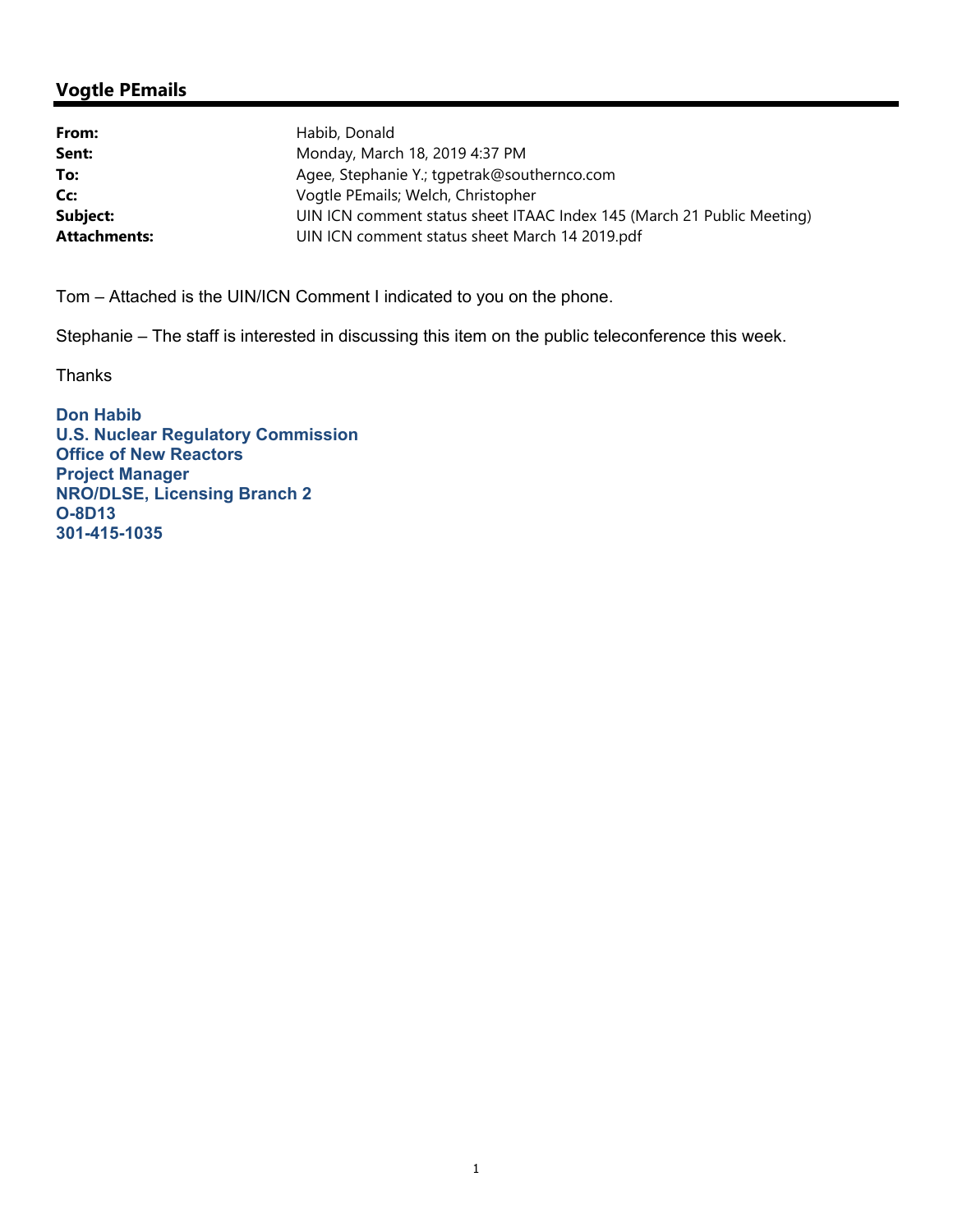| <b>Hearing Identifier:</b> | Vogtle COL Docs Public |
|----------------------------|------------------------|
| <b>Email Number:</b>       | 432                    |

**Mail Envelope Properties** (SN4PR0901MB21755B29D066EE32DE01B3AC97470)

| Subject:              | UIN ICN comment status sheet ITAAC Index 145 (March 21 Public Meeting) |
|-----------------------|------------------------------------------------------------------------|
| <b>Sent Date:</b>     |                                                                        |
| <b>Received Date:</b> | 3/18/2019 4:37:17 PM                                                   |
| From:                 | Habib, Donald                                                          |
|                       |                                                                        |

**Created By:** Donald.Habib@nrc.gov

**Recipients:** 

"Vogtle PEmails" <Vogtle.PEmails@nrc.gov> Tracking Status: None "Welch, Christopher" <Christopher.Welch@nrc.gov> Tracking Status: None "Agee, Stephanie Y." <SYAGEE@southernco.com> Tracking Status: None "tgpetrak@southernco.com" <tgpetrak@southernco.com> Tracking Status: None

## Post Office: SN4PR0901MB2175.namprd09.prod.outlook.com

| <b>Files</b> | <b>Size</b>                                    | Date & Time          |  |
|--------------|------------------------------------------------|----------------------|--|
| MESSAGE      | 365                                            | 3/18/2019 4:37:17 PM |  |
|              | UIN ICN comment status sheet March 14 2019.pdf | 85586                |  |

**Date & Time** 3/18/2019 4:37:17 PM

| <b>Options</b>              |          |
|-----------------------------|----------|
| <b>Priority:</b>            | Standard |
| <b>Return Notification:</b> | No       |
| <b>Reply Requested:</b>     | No       |
| Sensitivity:                | Normal   |
| <b>Expiration Date:</b>     |          |
| <b>Recipients Received:</b> |          |